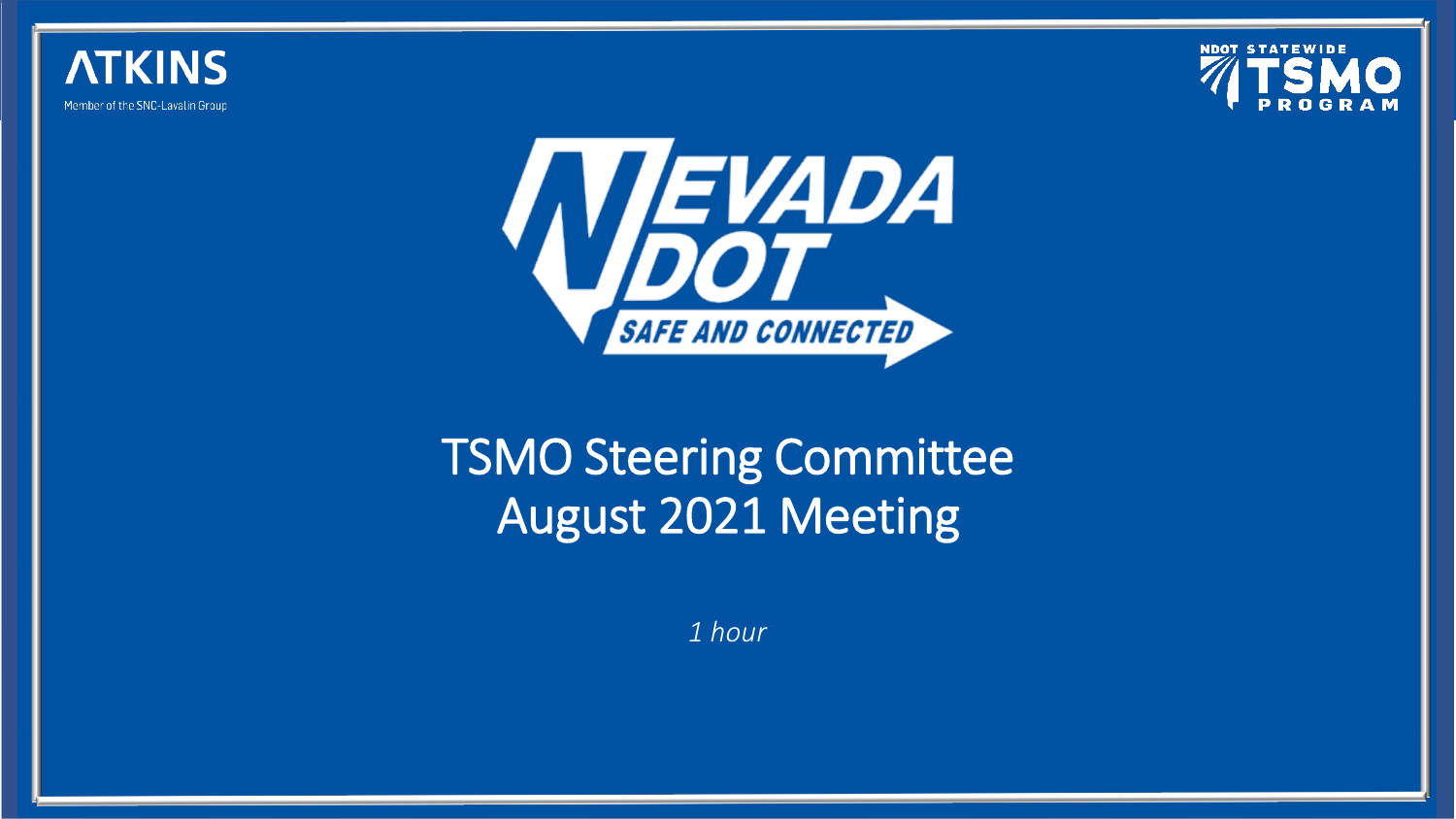



- TSMO Performance Management Program
- TSMO Staffing and Workforce Development Plan
- TSMO Stakeholder Engagement Plan

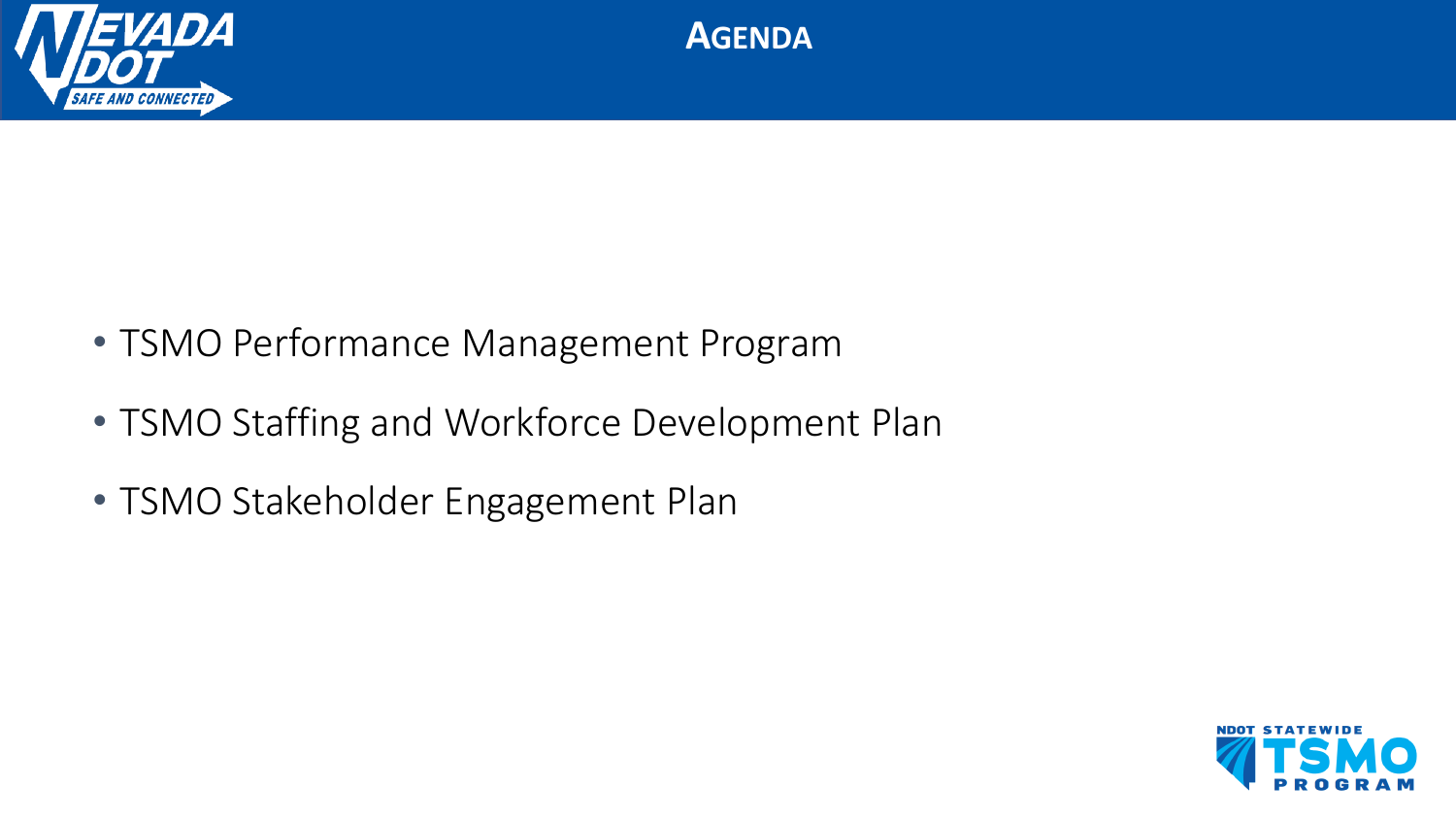**TSMO PERFORMANCE MANAGEMENT PROGRAM**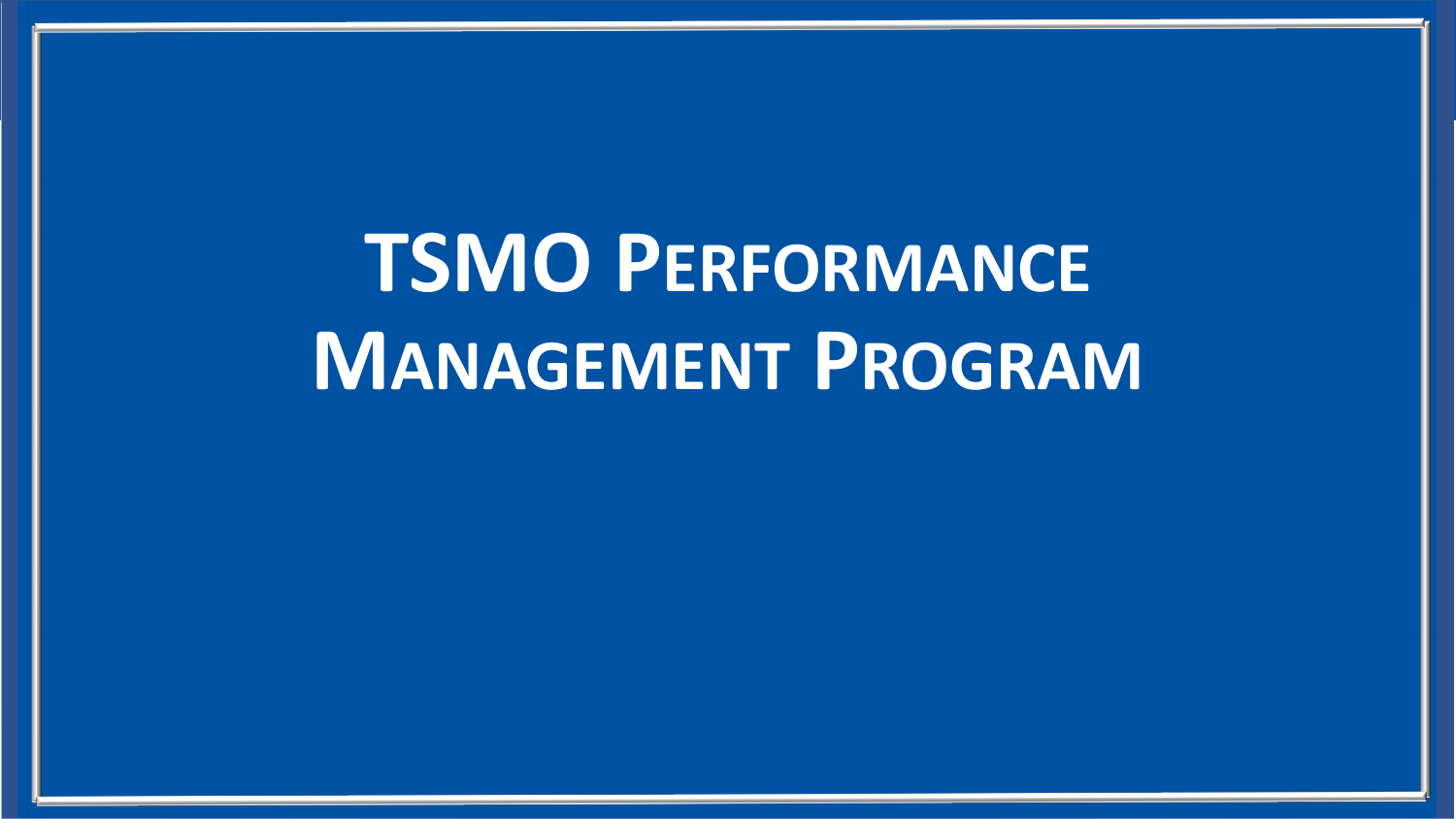

- Establish performance measures that help optimize TSMO activities
- Performance measures focus on the achievement of NDOT goals though the TSMO Program and delivery of the Program's commitments
- Build upon recommendations from recent NDOT plans, and serve as a useful input to related future plans

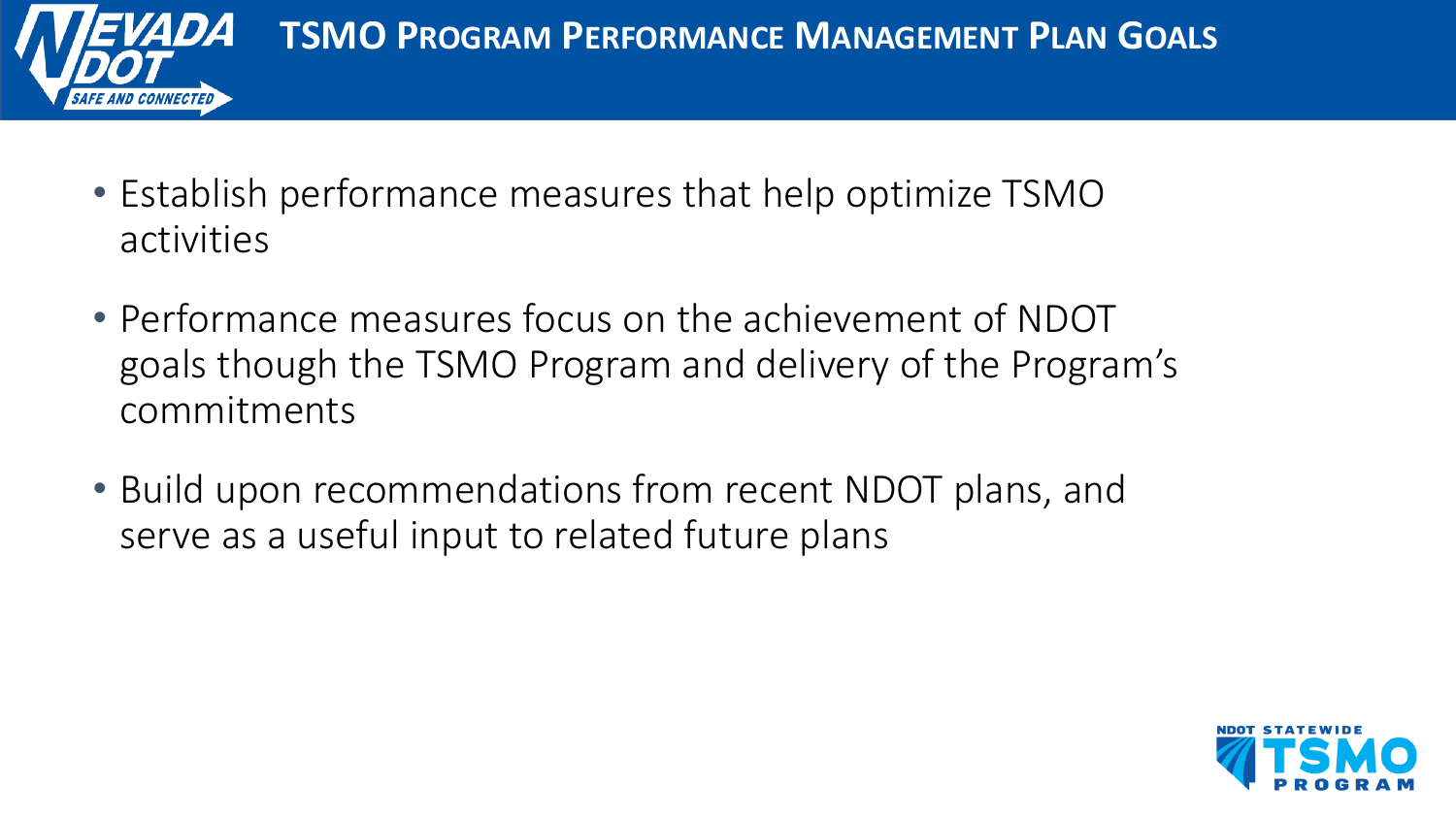

#### **PERFORMANCE MEASURES HIERARCHY**



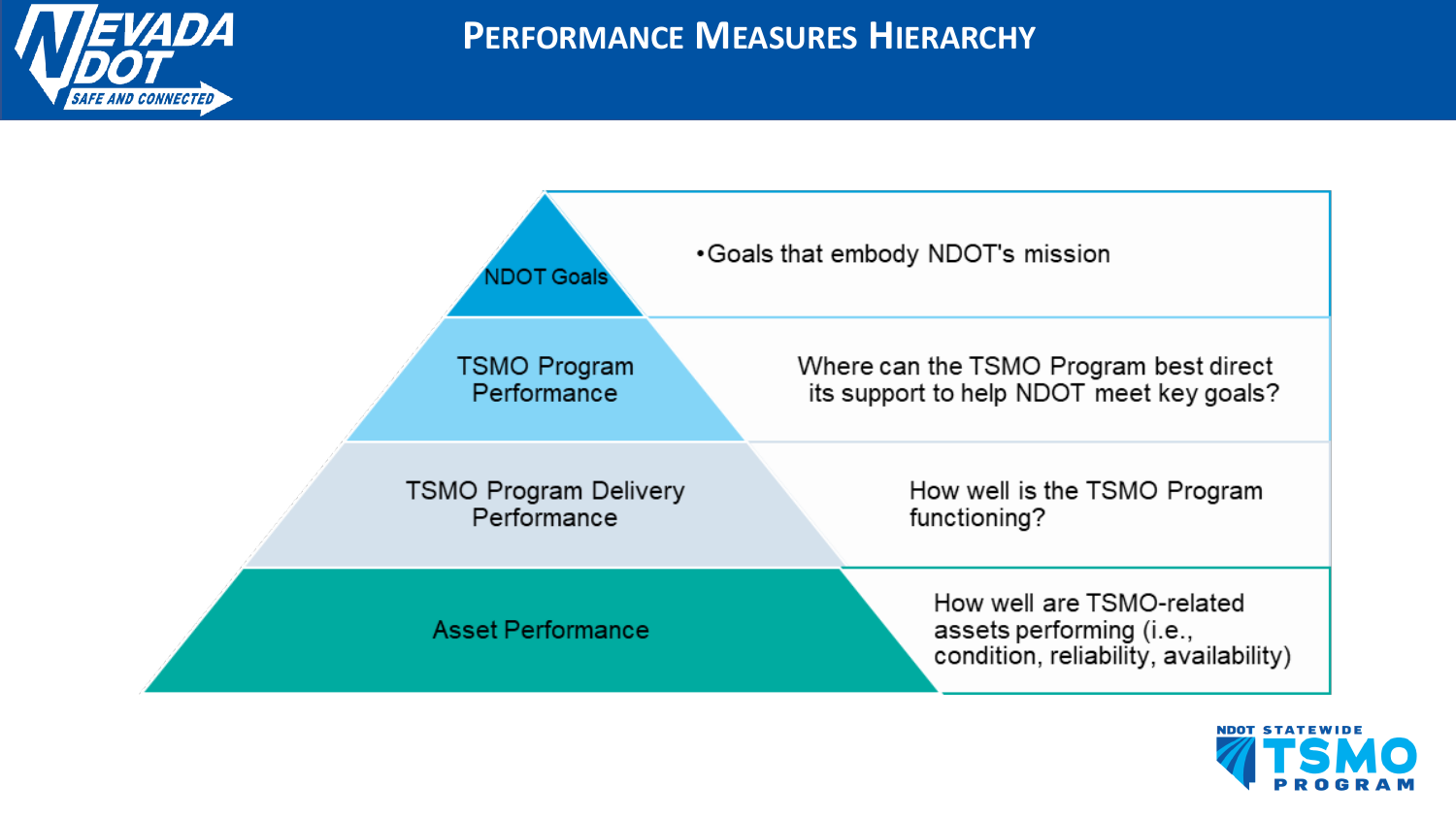

**BENEFITS**

- Framework for measuring and monitoring TSMO Program performance
- Defined roles and responsibilities
- Organized focus on program and asset-level performance
- Informed decision-making

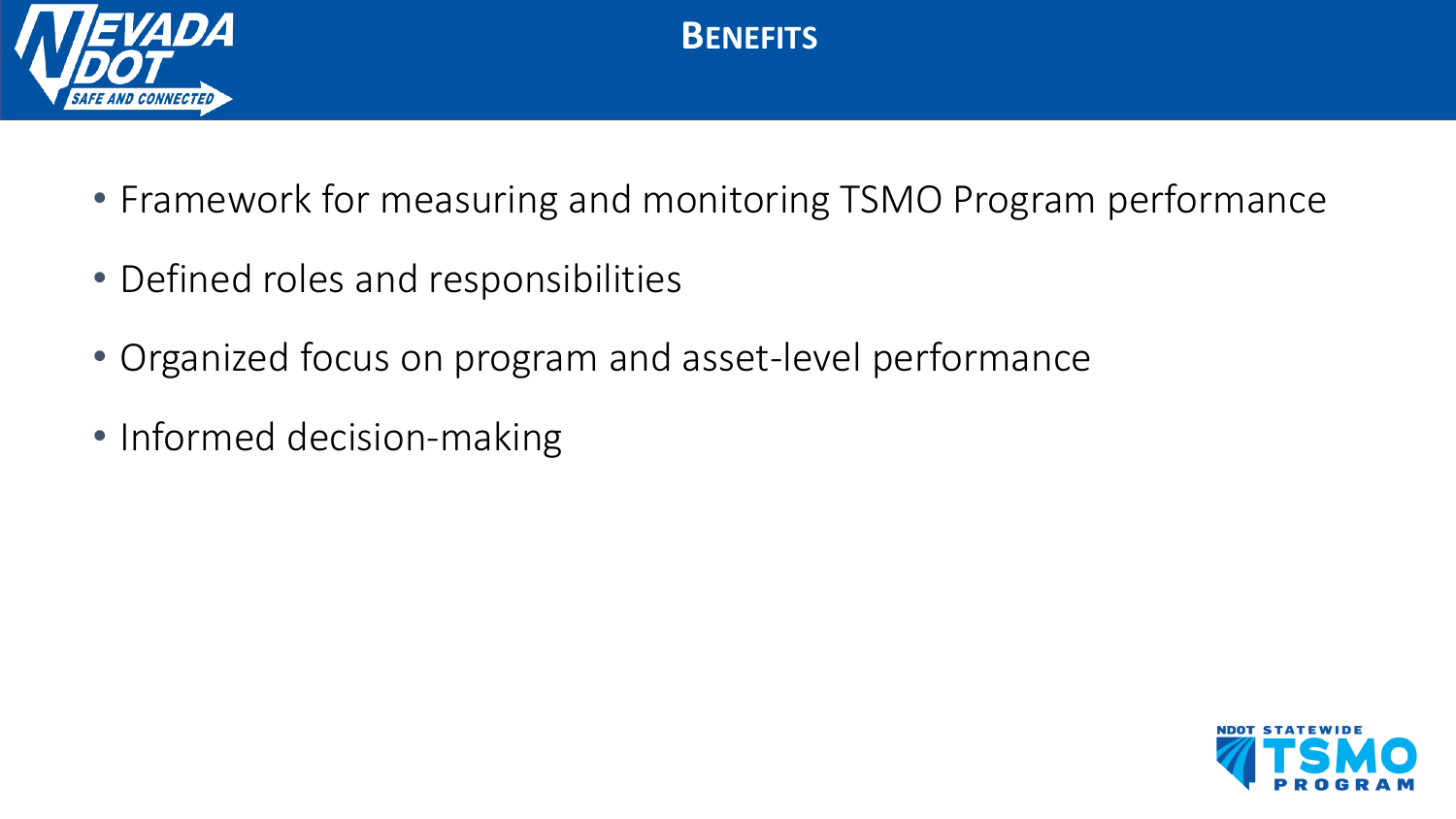

**KEY NEXT STEPS**

- Revise 60% Draft / Develop 90% Draft
- Develop "responsible, accountable, consulted, and informed" (RACI) matrix

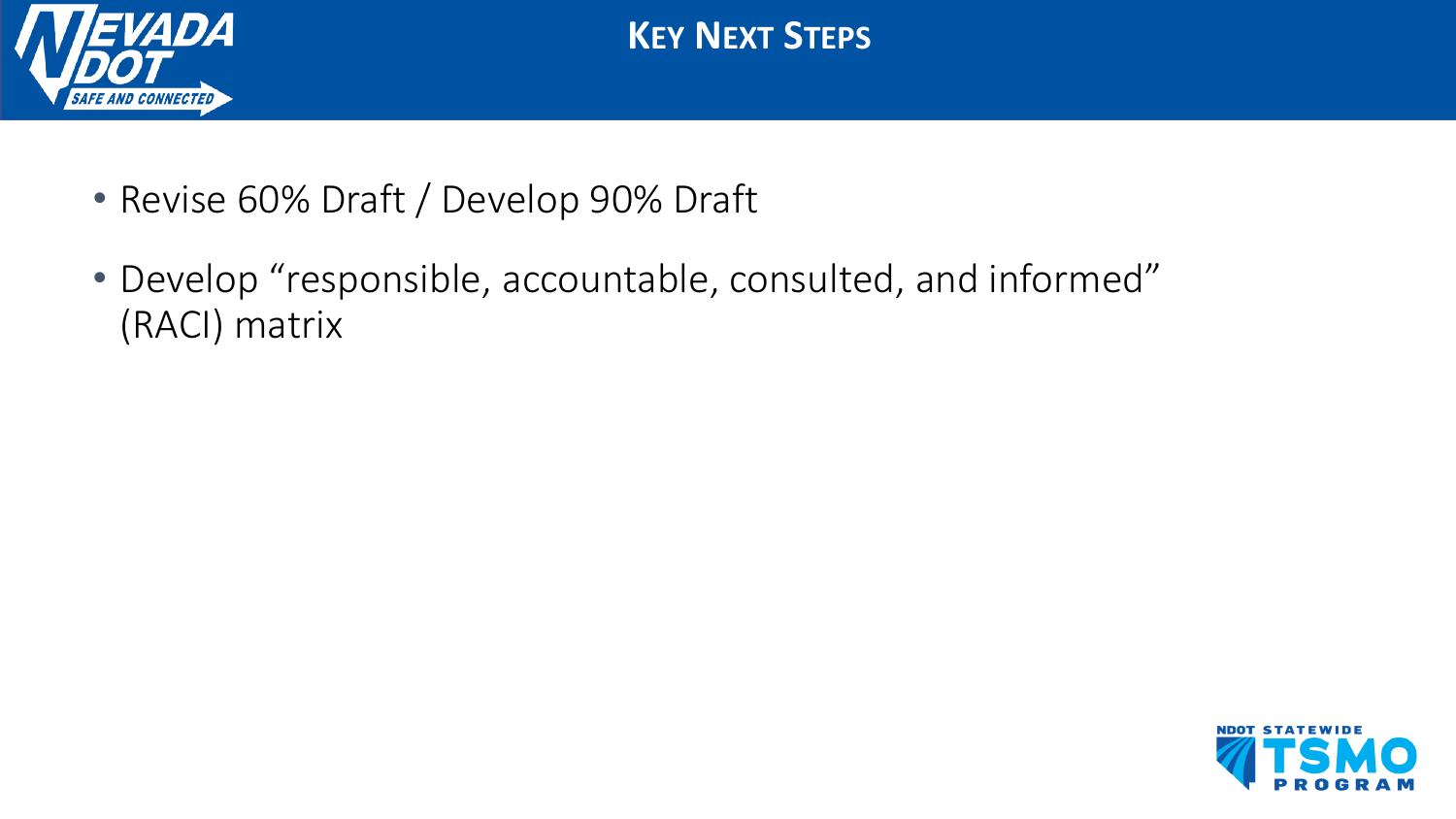# **STAFFING AND WORKFORCE DEVELOPMENT PLAN**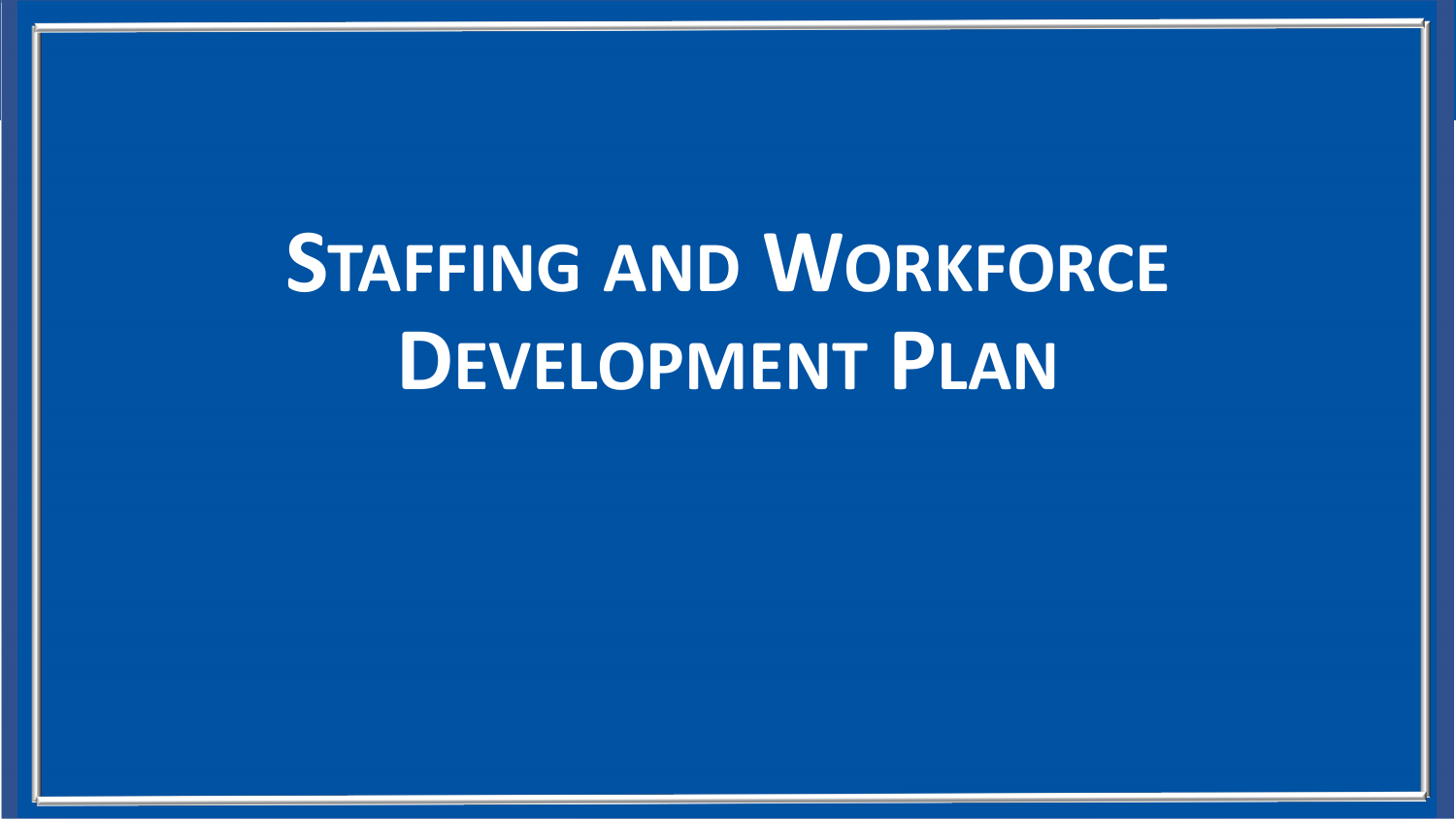

#### **STAFFING AND WORKFORCE DEVELOPMENT PLAN COMPONENTS**



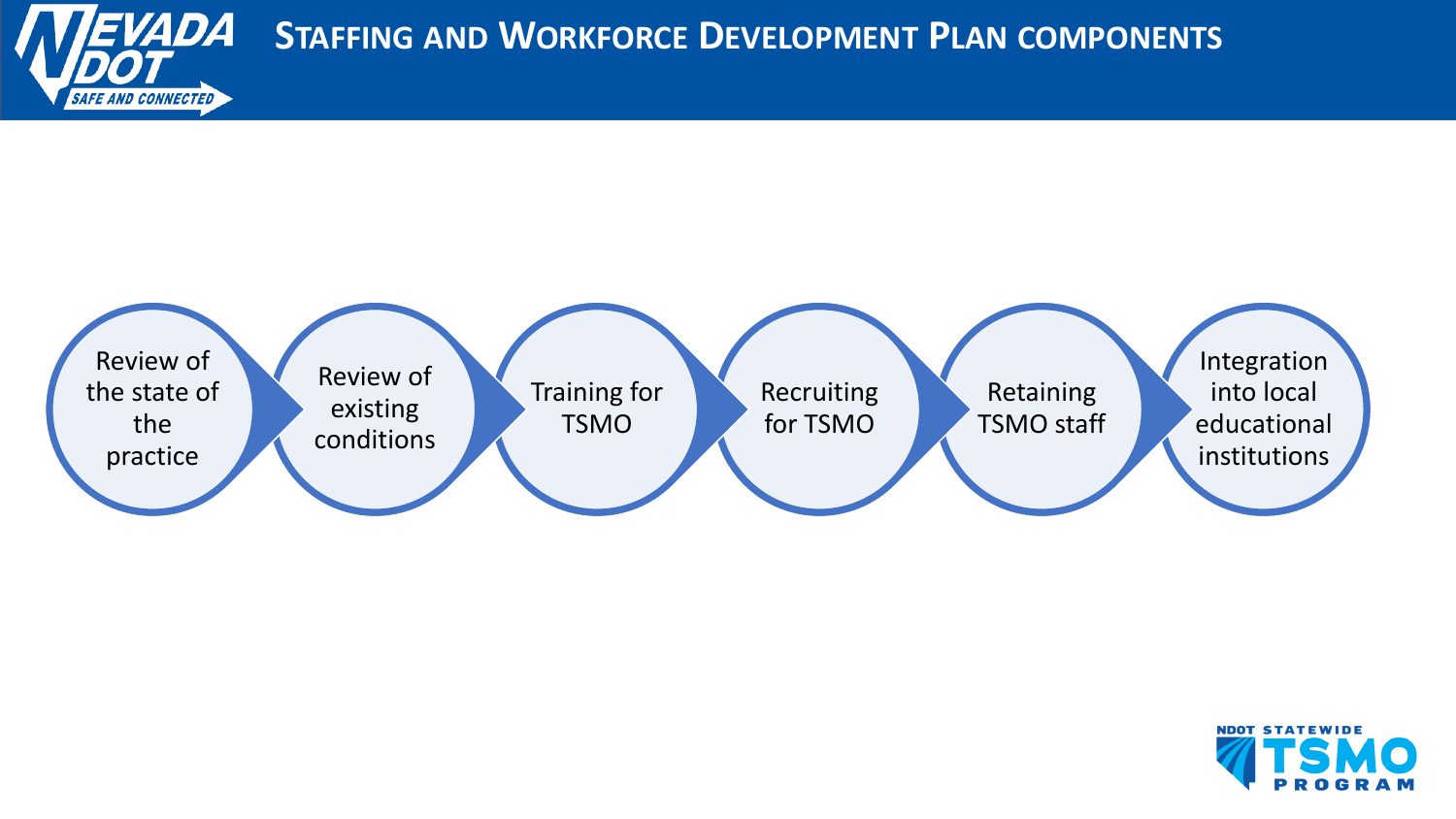

#### POTENTIAL RELATIONSHIPS BETWEEN TSMO POSITIONS AND **OTHER NDOT DIVISIONS**

| <b>TSMO Positions</b>                   | <b>Construction</b> | <b>Design</b> | <b>Planning</b> | Asset &<br>Perf.<br>Mgmt. | <b>Safety</b> | <b>Environment</b> |
|-----------------------------------------|---------------------|---------------|-----------------|---------------------------|---------------|--------------------|
| <b>TSMO</b> Engineer                    |                     |               |                 |                           |               |                    |
| Transportation<br>Modeling Specialist   |                     |               |                 |                           |               |                    |
| TSMO Program<br>Manager/<br>Coordinator |                     |               |                 |                           |               |                    |
| Data Analyst                            |                     |               |                 |                           |               |                    |
| <b>TSMO Performance</b><br>Manager      |                     |               |                 |                           |               |                    |
| Legend                                  |                     |               |                 |                           |               |                    |
| Frequent<br>involvement                 |                     |               |                 |                           |               |                    |
| Moderate<br>involvement                 |                     |               |                 |                           |               |                    |
| Infrequent<br>involvement               |                     |               |                 |                           |               |                    |

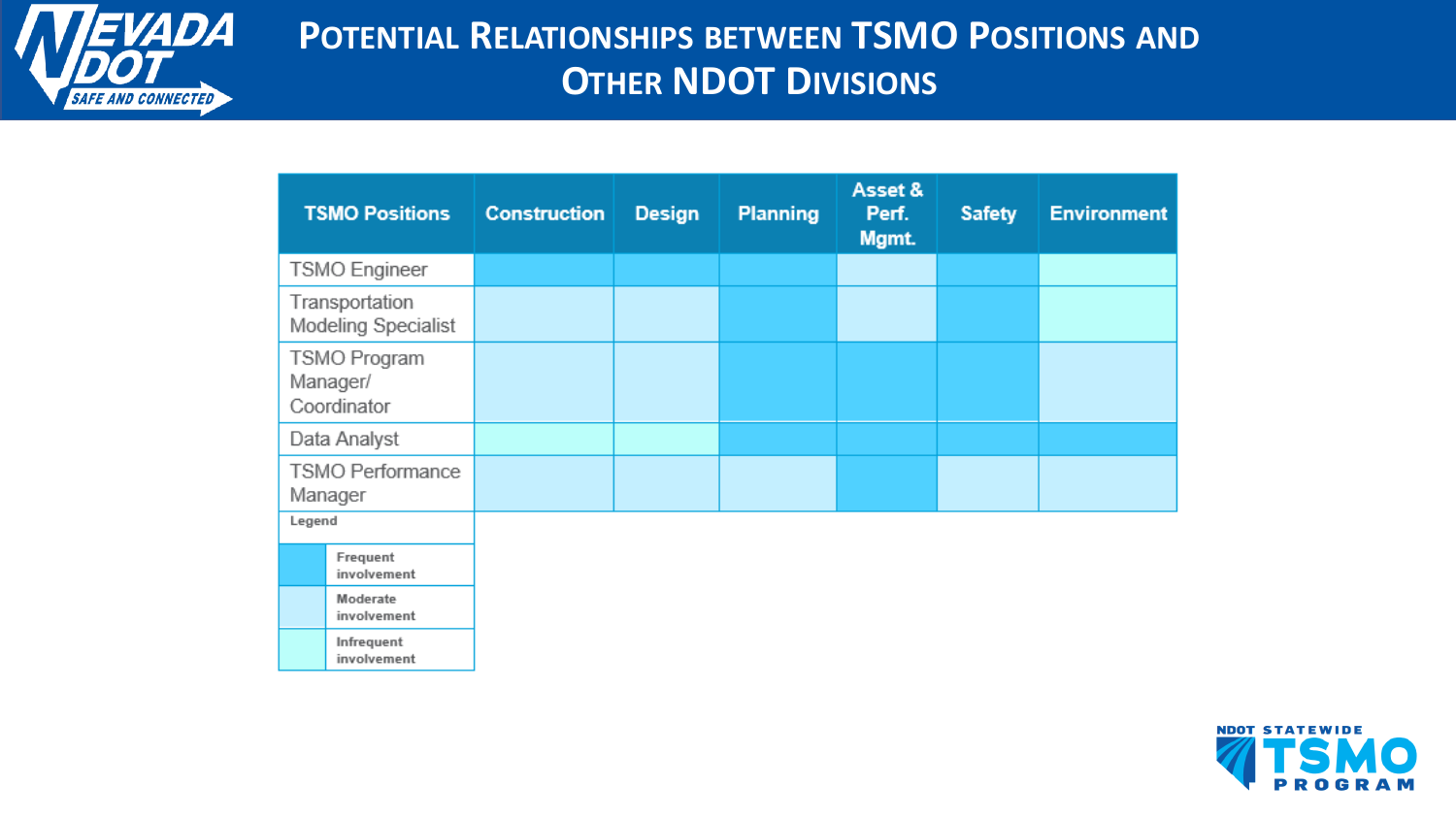

#### **TRAINING A TSMO WORKFORCE, BASIC AND ADVANCED**

| <b>Training Package</b> | <b>Training Material</b>                       | <b>Targeted Audience</b>            |  |
|-------------------------|------------------------------------------------|-------------------------------------|--|
| <b>Basic</b>            | TSMO 101 - Orientation                         | New hires of all divisions          |  |
|                         | TSMO 102 - Introduction to NDOT TSMO Program   | New hires of all divisions          |  |
|                         | <b>Hands-on TSMO Training</b>                  | New hires of TO division            |  |
|                         | <b>NDOT TO TSMO Forum</b>                      | New hires of TO division            |  |
|                         | <b>New Hires Rotational Program</b>            | New hires of TO division            |  |
| <b>Advanced</b>         | TSMO 201 - Business Cases                      | TO members and other divisions      |  |
|                         | TSMO 202 - External Coordination Plan          | TO team members                     |  |
|                         | TSMO 203 - IPT and Evaluation Tool             | TO team members and other divisions |  |
|                         | TSMO 204 – Overview of latest NDOT TSMO Topics | TO team members and other divisions |  |
|                         | <b>National Operations Academy Trainings</b>   | TO team members                     |  |

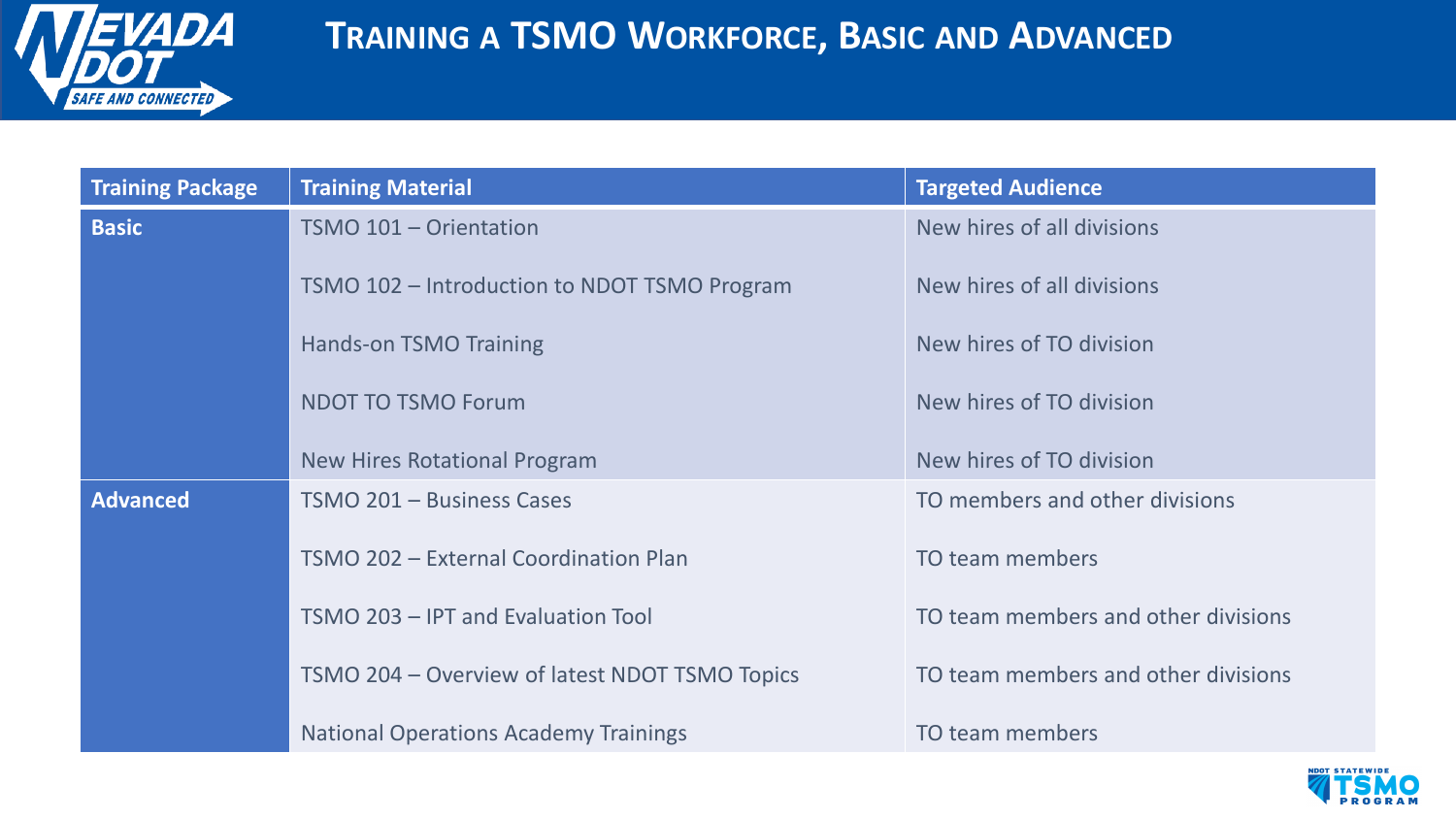

#### **RETAINING A TSMO WORKFORCE**

| <b>Suggestions</b>                                                                              | <b>Category</b>   |
|-------------------------------------------------------------------------------------------------|-------------------|
| Provide recurring training and professional development opportunities                           | <b>Training</b>   |
| Offer mentorship programs and opportunities                                                     | <b>Training</b>   |
| Provide leadership training and opportunities                                                   | Training/Culture  |
| Offer performance-based compensation                                                            | <b>HR</b>         |
| Provide flexible and remote work hours and expand recruitment                                   | <b>HR</b>         |
| Provide regular and effective feedback through frequent anonymous employee survey               | <b>HR</b>         |
| Minimize traditional certification and licensure requirements for recruitment                   | <b>HR/Culture</b> |
| Clearly articulate the relationships between TSMO positions and the agency mission              | <b>HR/Culture</b> |
| Increase gender and professional diversity in recruitment                                       | HR/Culture        |
| Provide clear definition and expectations for internal and external communication               | Culture           |
| Support professional organization involvement and encourage participation in TSMO<br>dialogues. | Culture           |
| Offer extended leave opportunities.                                                             | Culture           |

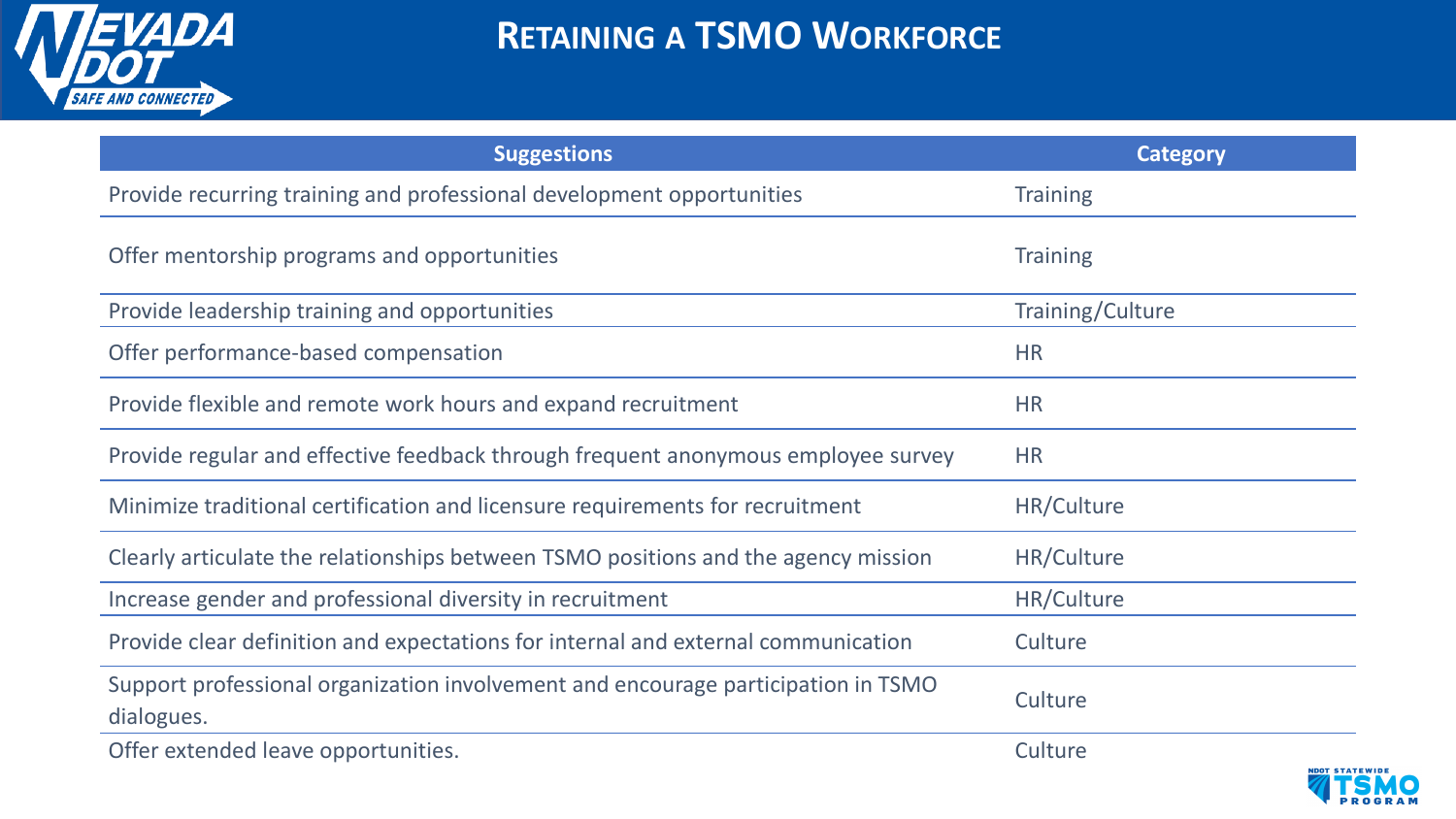

- Same Course, Revised Course Content
- Research Assistant/Teaching Assistant
- NDOT Officials Presentations
- Professional Organization
- Shadow/Mentorship Programs
- Innovative Career Fairs
- Research, Collaboration, and Development Programs
- Establishing Various Programs in Collaboration with Universities

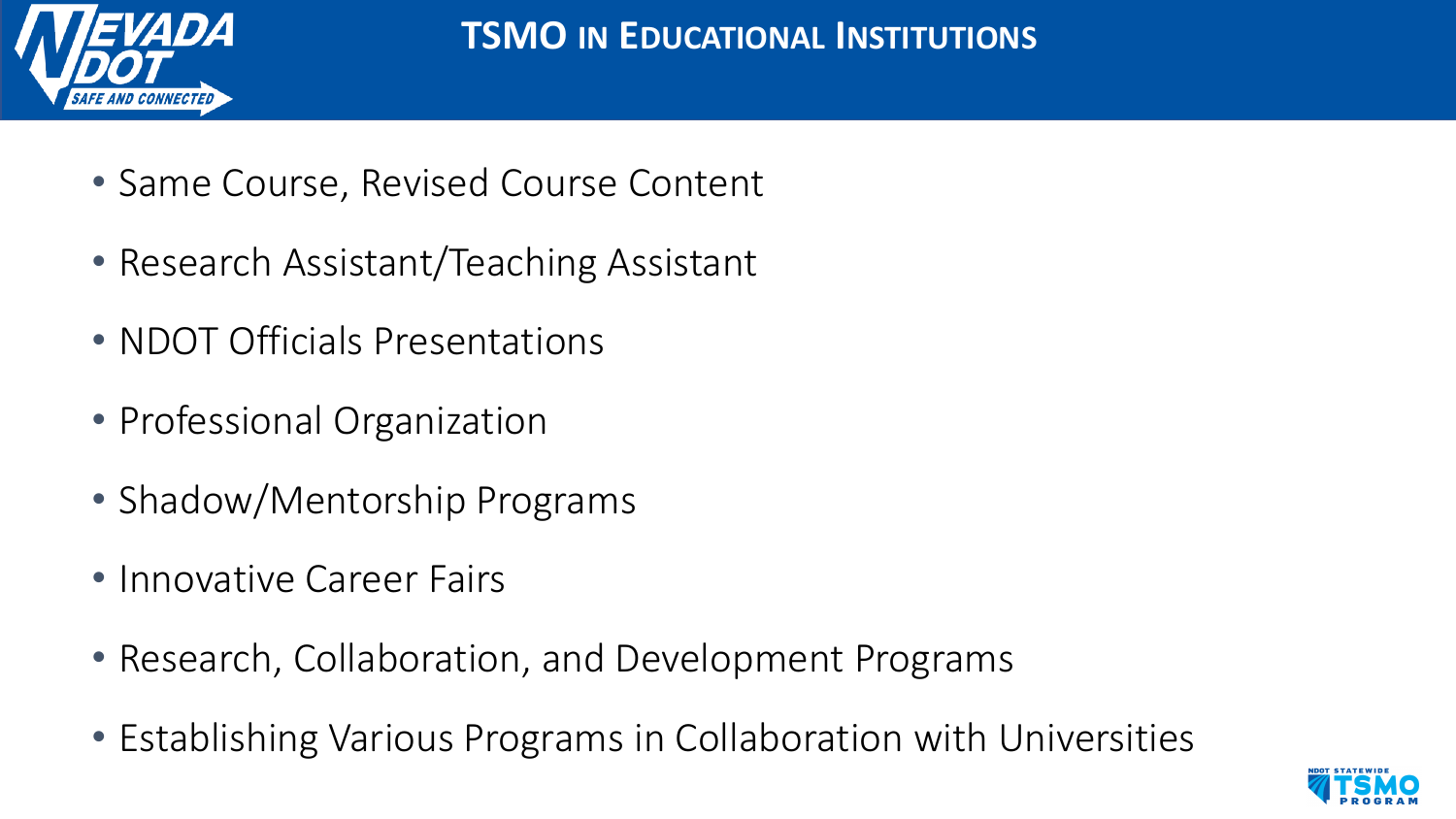**TSMO STAKEHOLDER ENGAGEMENT PLAN**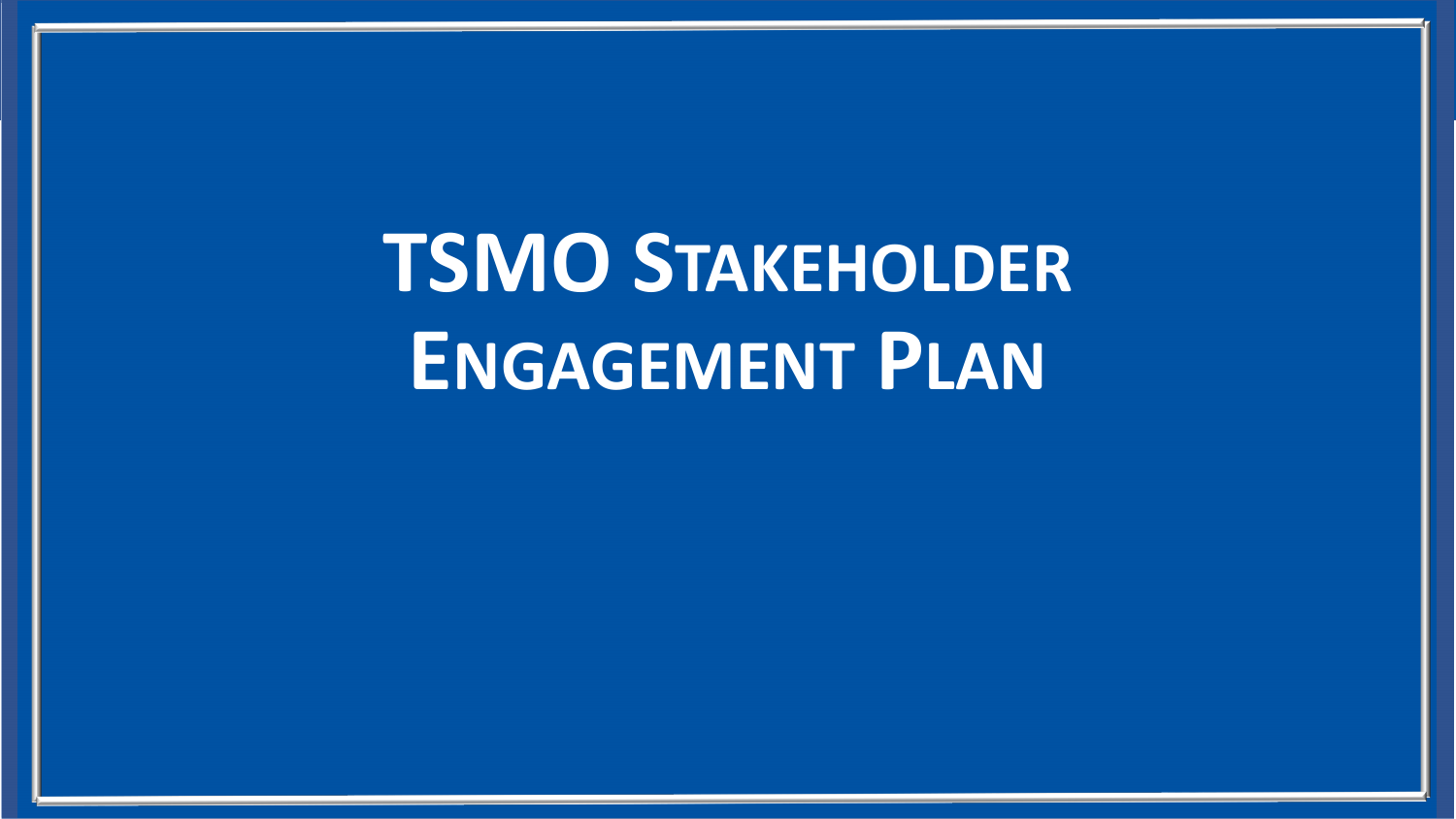

**STAKEHOLDER ENGAGEMENT PLAN**



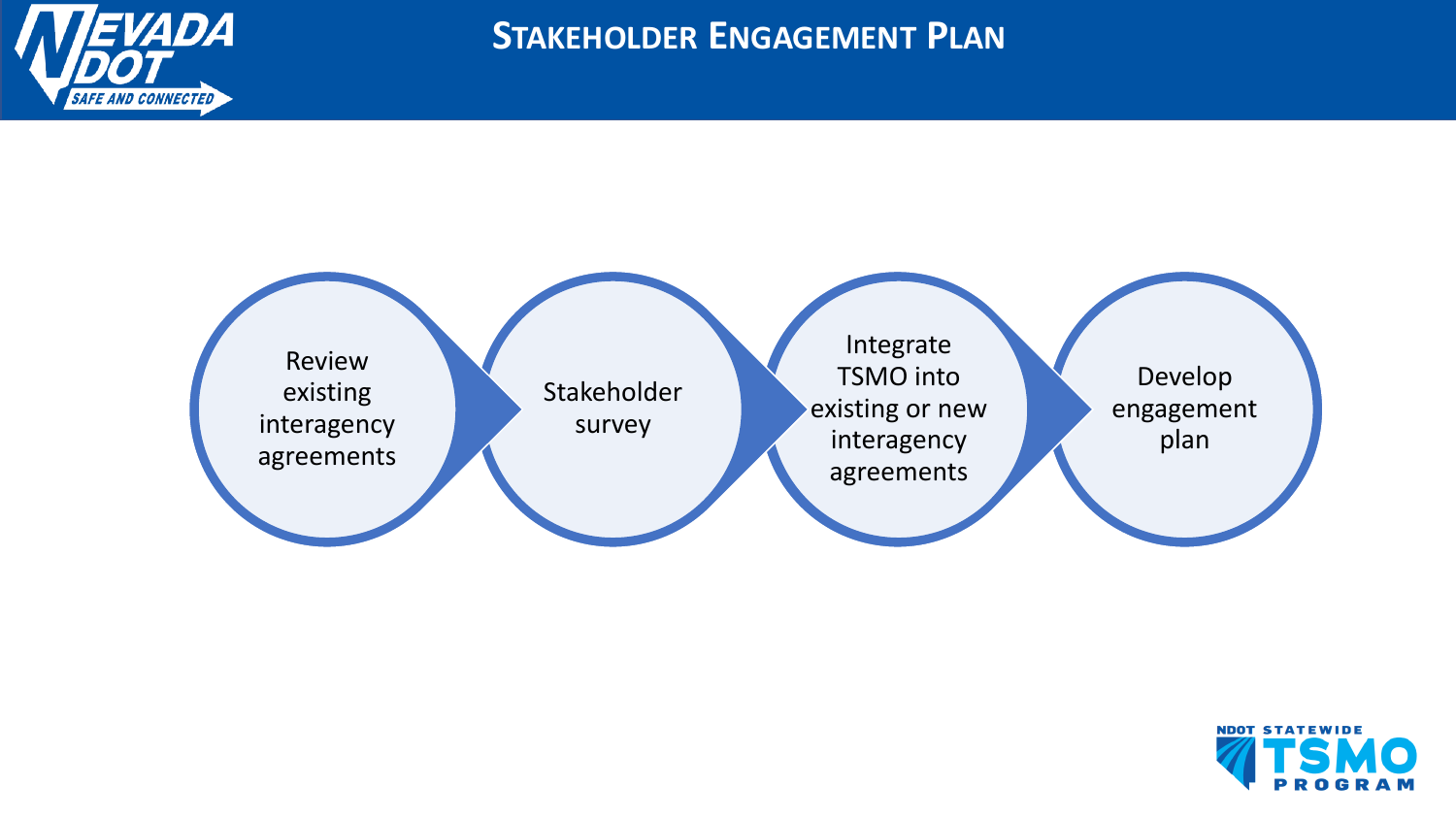

- NDOT-RTC FAST Agreement (interlocal)
- TIM Open Roads Agreements (MOUs)
- TMC Pooled Fund Study
- Western States Rural Transportation Consortium (Rural ITS pooled fund study)
- EITS-NSHE-NDOT Communication Agreement
- NSRS (Nevada Shared Radio System) Agreement

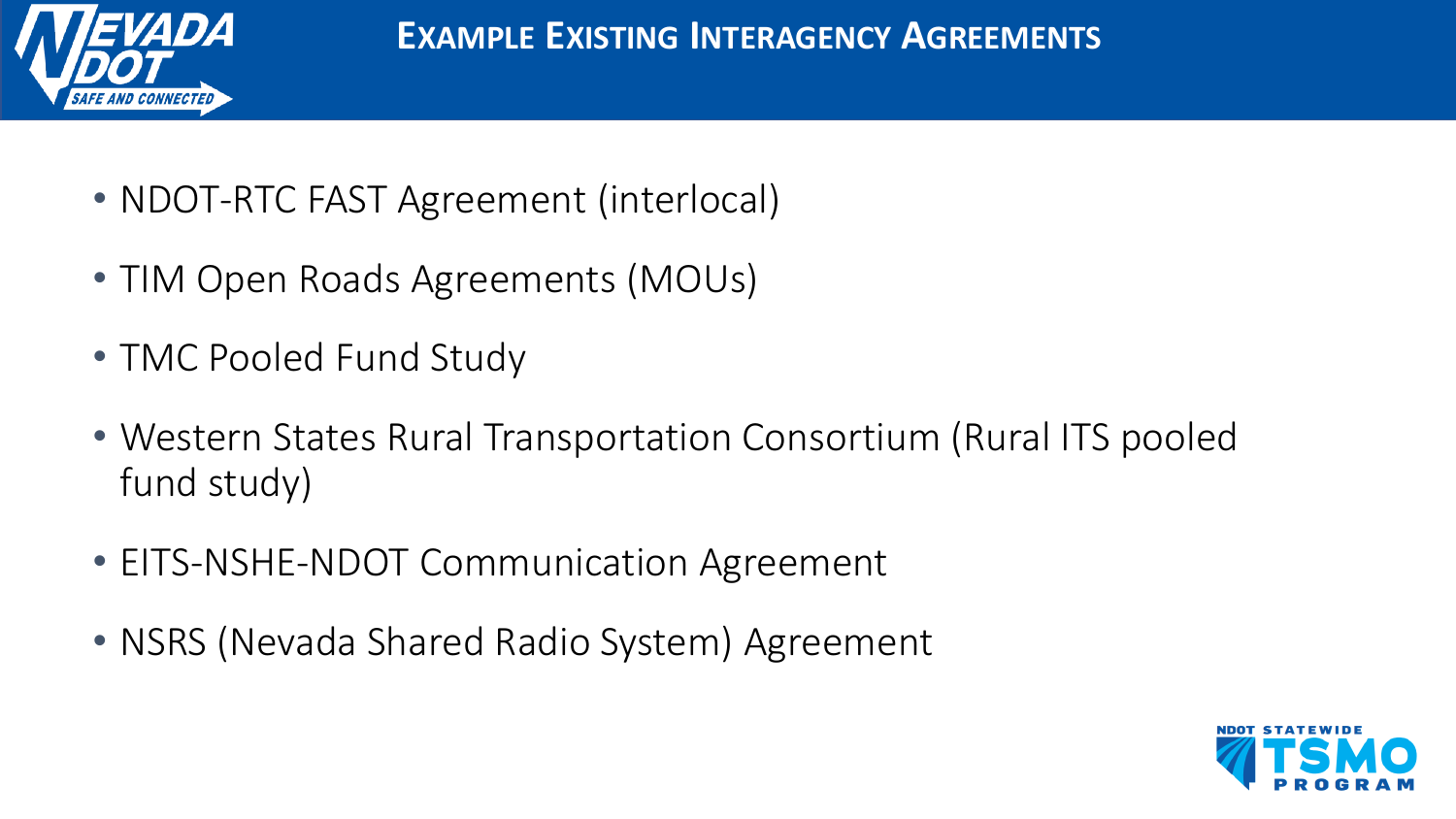

- In progress
- Will be provided via email or interviews
- Aiming to gain input from TSMO stakeholders on interagency needs

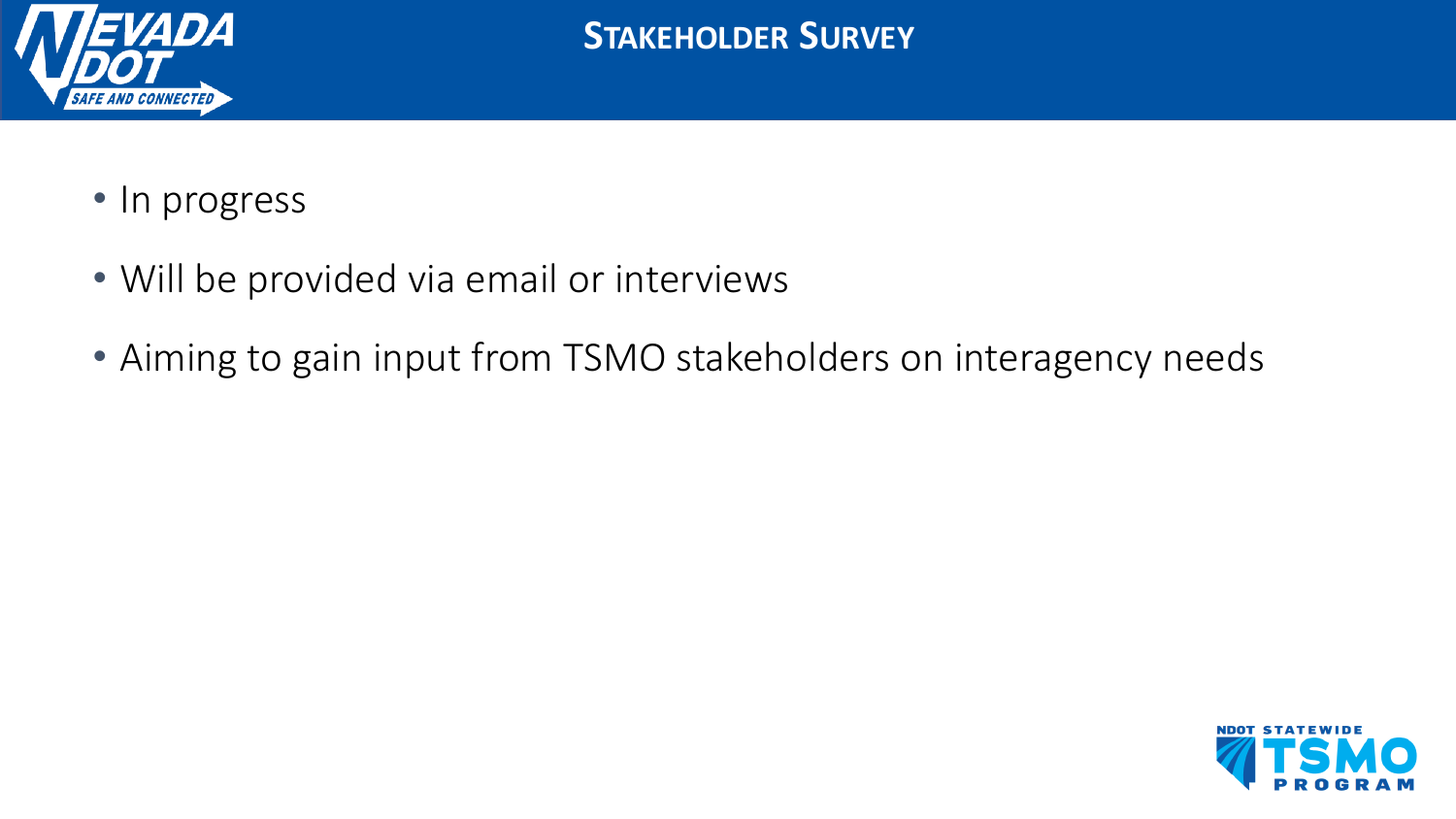

#### **DEVELOP THE PLAN**

• Follow FHWA Guidance for Collaboration and Coordination in a Subarea



Figure 5. Diagram. The framework for collaboration and coordination in a subarea. Source: Federal Highway Administration. Regional Transportation Operations Collaboration and

Coordination: A Primer for Working Together to Improve Transportation Safety, Reliability, and Security.

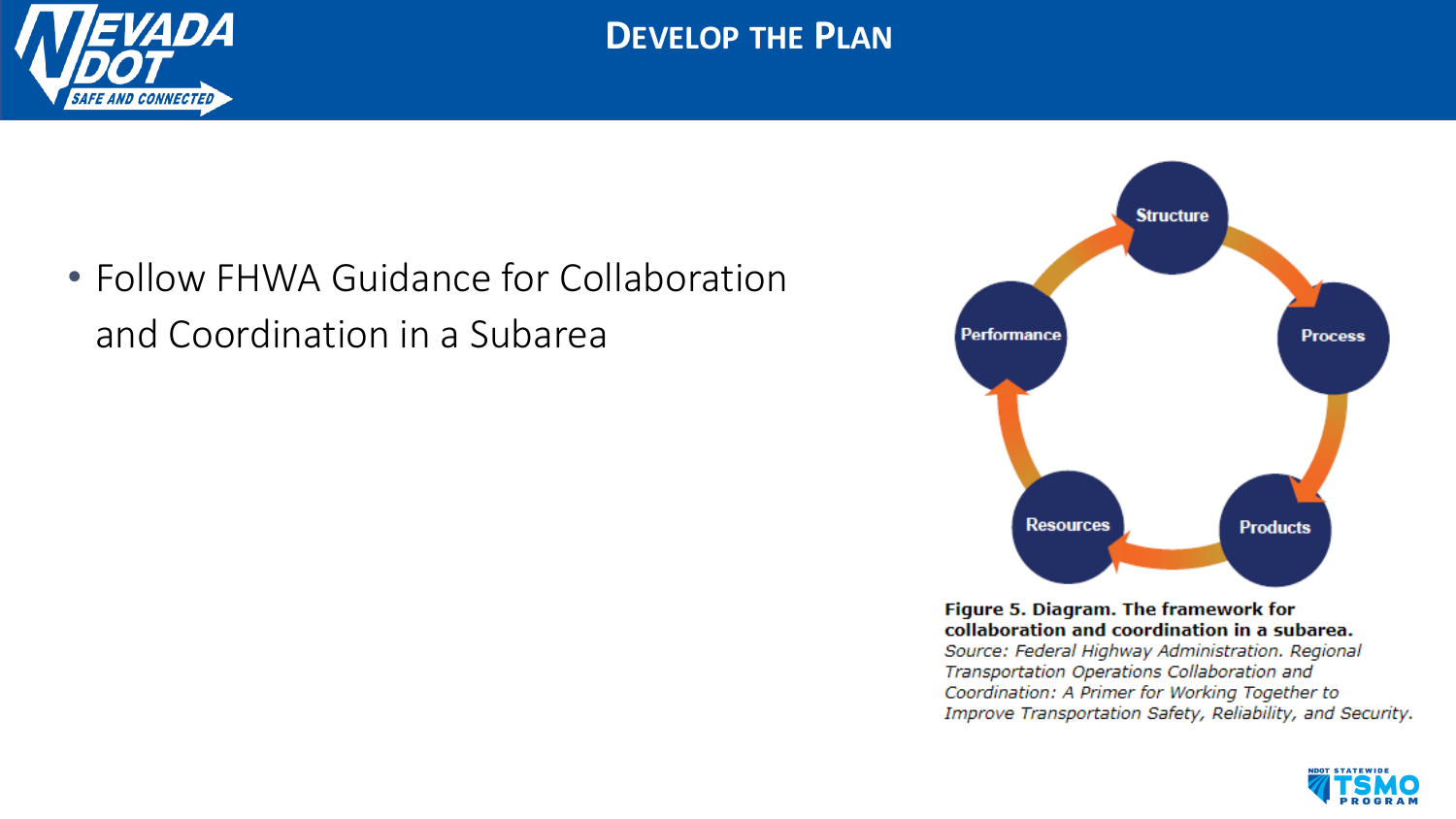

- Existing Interagency Agreements
- Identification of TSMO Partners
- Two-year Plan Including:
	- o *Step by step process on when and how to involve external stakeholders*
	- o *Schedule and frequency of meetings with stakeholder*
	- o *List of suggested meeting discussion topics with stakeholders*

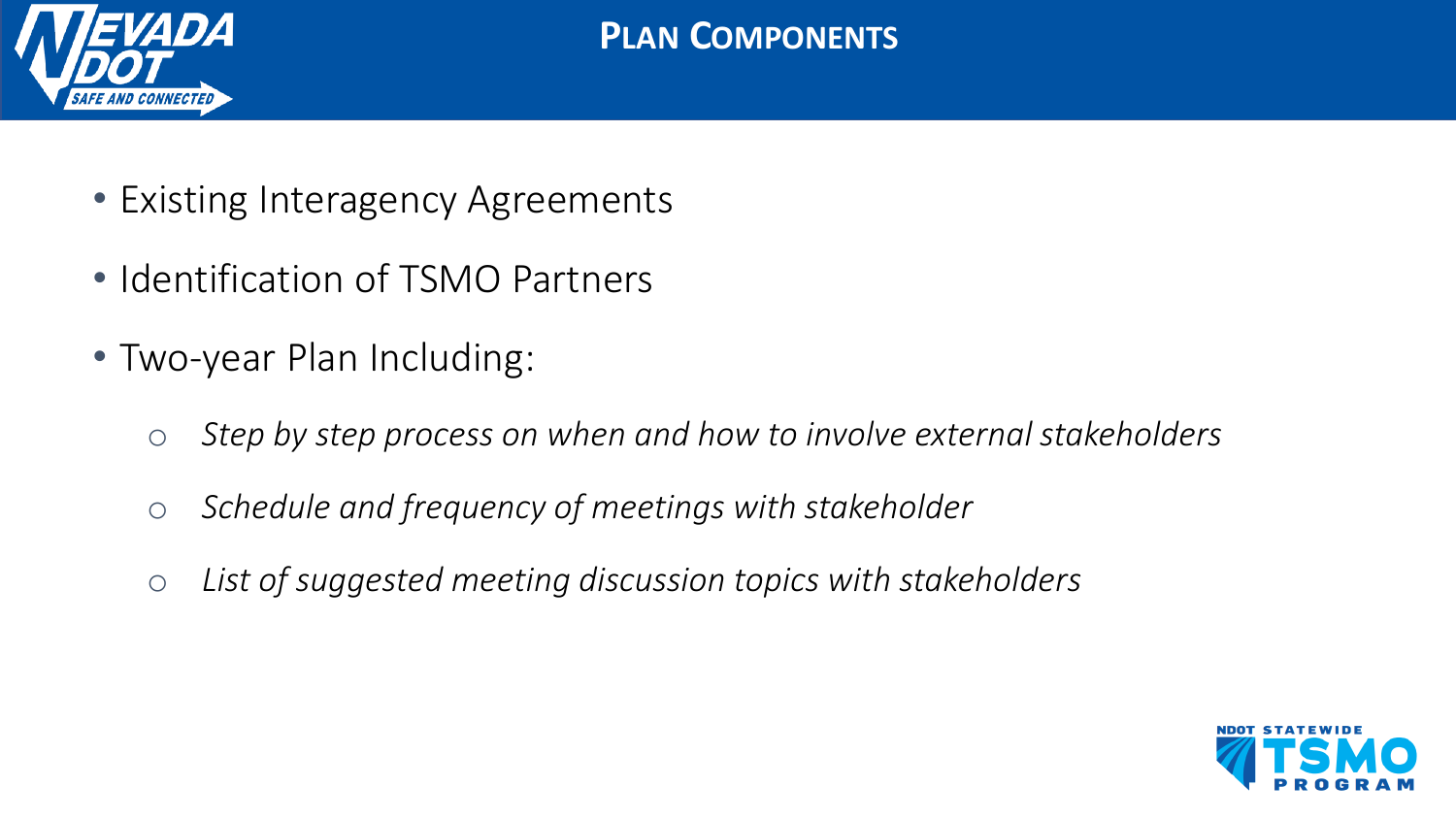# **NEXT TSC MEETING NOVEMBER 2021**

- 90% Staffing and Workforce Development Plan
- Stakeholder Coordination Plan Survey
- 90% Stakeholder Coordination Plan
- 90% Performance Management Program